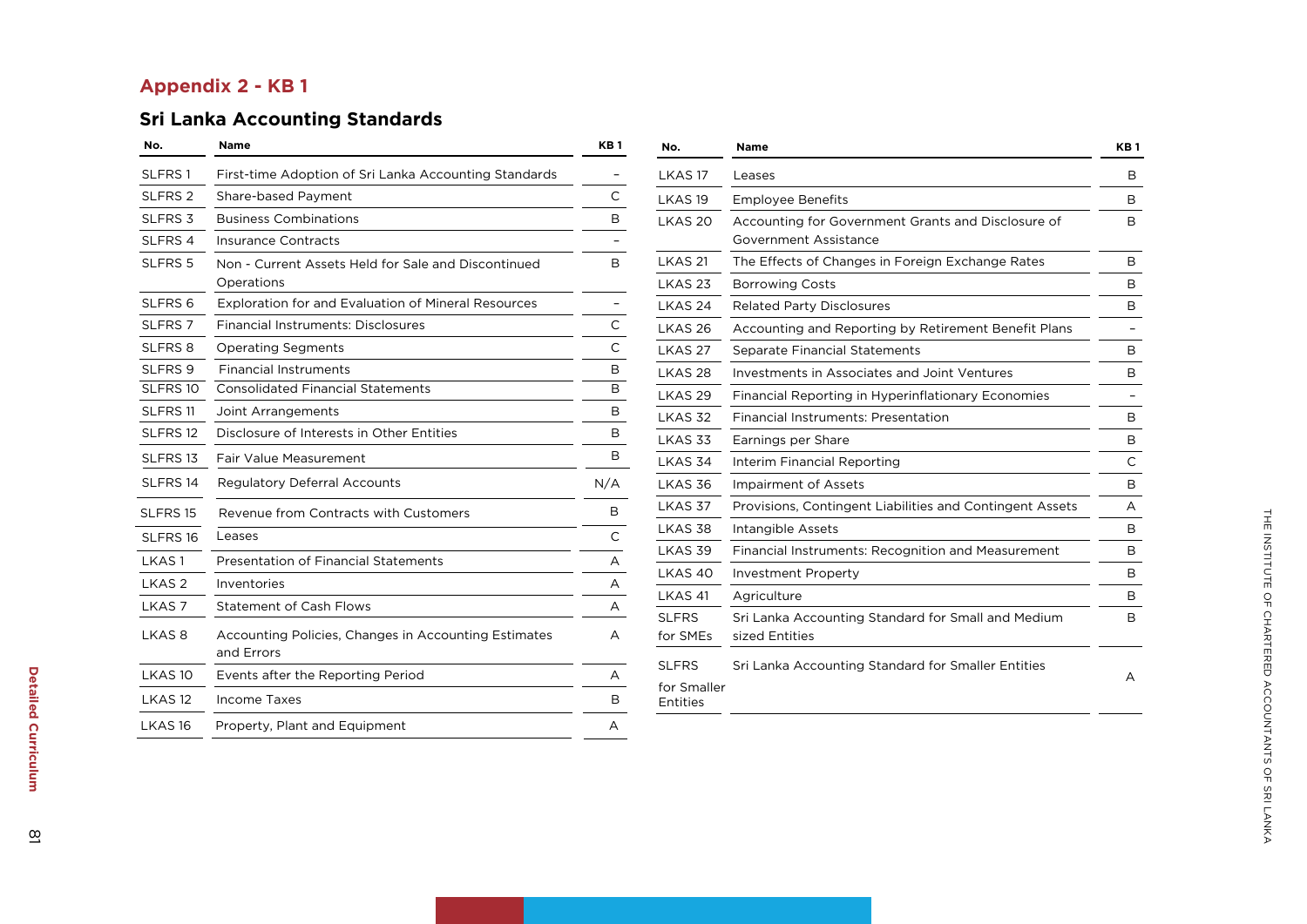#### **I FRIC Interpretations**

| No.                 | Name                                                                                                        | KB <sub>1</sub> |
|---------------------|-------------------------------------------------------------------------------------------------------------|-----------------|
| IFRIC <sub>1</sub>  | Changes in Existing Decommissioning, Restoration and<br>Similar Liabilities                                 | A               |
| IFRIC <sub>2</sub>  | Members' Shares in Co-operative Entities and Similar<br>Instruments                                         |                 |
| IFRIC <sub>4</sub>  | Determining whether an Arrangement contains a Lease                                                         | B               |
| <b>IFRIC 5</b>      | Rights to Interests arising from Decommissioning.<br>Restoration and Environmental Rehabilitation Funds     | A               |
| <b>IFRIC 6</b>      | Liabilities arising from Participating in a Specific Market -<br>Waste Electrical and Electronic Equipment. | B               |
| <b>IFRIC 7</b>      | Applying the Restatement Approach under IAS 29-<br>Financial Reporting in Hyperinflationary Economies       |                 |
| IFRIC <sub>10</sub> | Interim Financial Reporting and Impairment                                                                  | B               |
| IFRIC <sub>12</sub> | Service Concession Arrangements                                                                             | B               |
| IFRIC <sub>14</sub> | IAS 19 - The Limit on a Defined Benefit Asset, Minimum<br>Funding Requirements and their Interaction        | C               |
| IFRIC <sub>16</sub> | Hedges of a Net Investment in a Foreign Operation                                                           | $\mathsf{C}$    |
| IFRIC <sub>17</sub> | Distributions of Non-cash Assets to Owners                                                                  | B               |
| <b>IFRIC 19</b>     | Extinguishing Financial Liabilities with Equity Instruments                                                 | C               |
| IFRIC <sub>20</sub> | Stripping Cost in the Production Phase of a Surface<br>Mine                                                 |                 |
| IFRIC <sub>21</sub> | Levies                                                                                                      |                 |
| IFRIC <sub>22</sub> | Foreign Currency Transactions and Advance Consideration                                                     | B               |
| IFRIC <sub>23</sub> | Uncertainty over Income Taxes                                                                               | B               |

#### **S IC Interpretations**

| No.              | <b>Name</b>                                                                     | KB <sub>1</sub> |
|------------------|---------------------------------------------------------------------------------|-----------------|
| SIC <sub>7</sub> | Introduction of the Euro                                                        |                 |
| <b>SIC 10</b>    | Government Assistance - No Specific Relation to<br><b>Operating Activities</b>  |                 |
| <b>SIC 15</b>    | <b>Operating Leases - Incentives</b>                                            | в               |
| <b>SIC 25</b>    | Income Taxes - Changes in the Tax Status of an Entity<br>or its Shareholders    |                 |
| <b>SIC 27</b>    | Evaluating the Substance of Transactions Involving<br>the Legal Form of a Lease |                 |
| <b>SIC 29</b>    | Service Concession Arrangements: Disclosures                                    |                 |
| <b>SIC 32</b>    | Intangible Assets - Website Costs                                               |                 |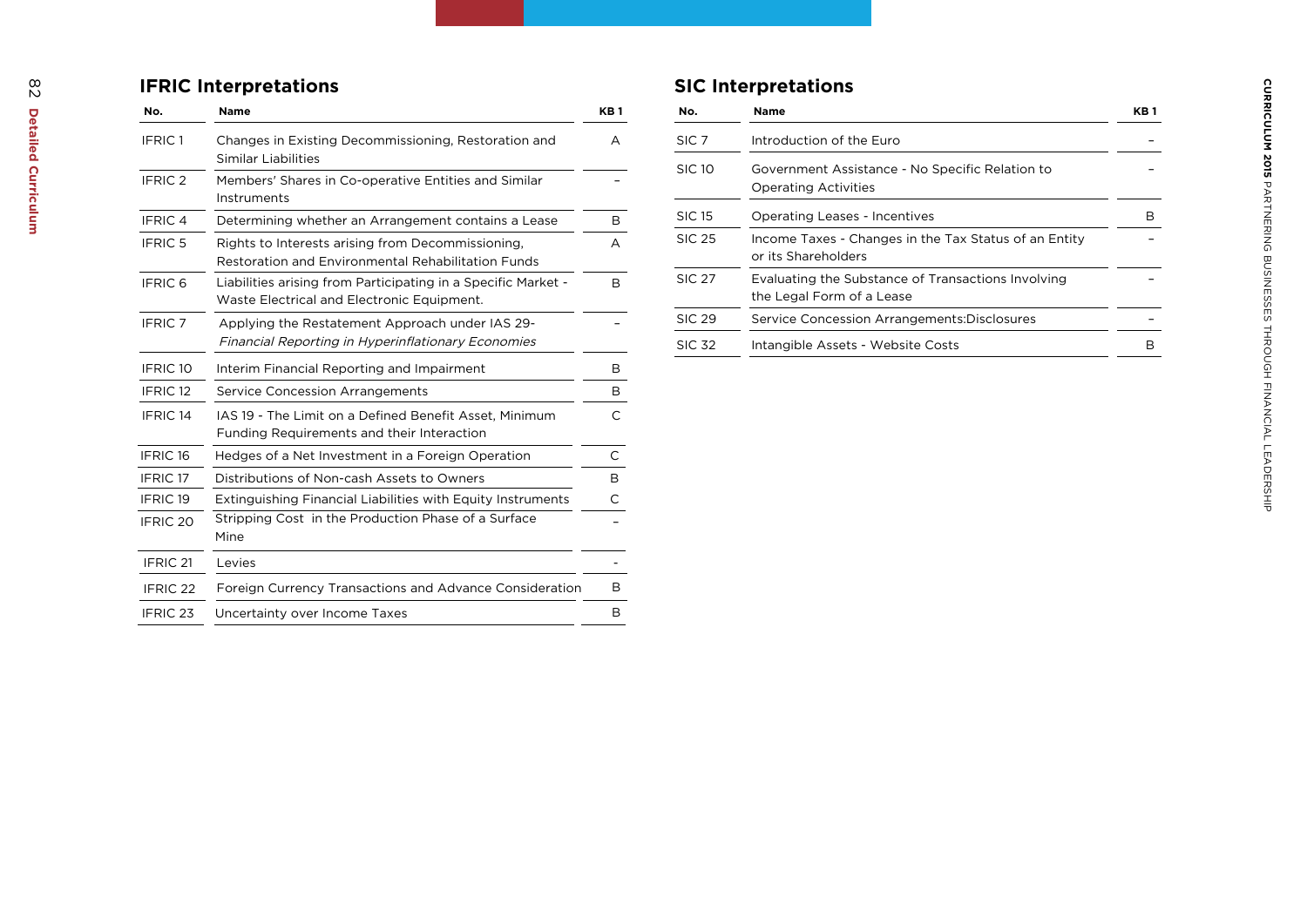# **Appendix 3 - KC 1**

# **SLFRS/LKAS Standards**

| No.                 | <b>Name</b>                                                        | KC 1 |
|---------------------|--------------------------------------------------------------------|------|
| SLFRS <sub>1</sub>  | First-time Adoption of Sri Lanka Accounting Standards              | A    |
| SLFRS <sub>2</sub>  | Share-based Payment                                                | A    |
| SLFRS <sub>3</sub>  | <b>Business Combinations</b>                                       | A    |
| SLFRS 4             | Insurance Contracts                                                | C    |
| SLFRS <sub>5</sub>  | Non - Current Assets Held for Sale and Discontinued<br>Operations  | А    |
| SLFRS <sub>6</sub>  | <b>Exploration for and Evaluation of Mineral Resources</b>         | С    |
| SLFRS <sub>7</sub>  | Financial Instruments: Disclosures                                 | A    |
| SLFRS 8             | <b>Operating Segments</b>                                          | А    |
| SLFRS <sub>9</sub>  | <b>Financial Instruments</b>                                       | A    |
| SLFRS <sub>10</sub> | <b>Consolidated Financial Statements</b>                           | A    |
| SLFRS <sub>11</sub> | Joint Arrangements                                                 | А    |
| SLFRS <sub>12</sub> | Disclosure of Interests in Other Entities                          | А    |
| SLFRS <sub>13</sub> | Fair Value Measurement                                             | А    |
| SLFRS <sub>14</sub> | <b>Regulatory Deferral Accounts</b>                                | С    |
| SLFRS <sub>15</sub> | Revenue from Contracts with Customers                              | А    |
| SLFRS <sub>16</sub> | Leases                                                             | В    |
| LKAS <sub>1</sub>   | <b>Presentation of Financial Statements</b>                        | A    |
| LKAS <sub>2</sub>   | Inventories                                                        | А    |
| LKAS <sub>7</sub>   | <b>Statement of Cash Flows</b>                                     | A    |
| LKAS <sub>8</sub>   | Accounting Policies, Changes in Accounting Estimates<br>and Errors | А    |
| LKAS <sub>10</sub>  | Events after the Reporting Period                                  | A    |
| LKAS <sub>12</sub>  | Income Taxes                                                       | A    |
| LKAS <sub>16</sub>  | Property, Plant and Equipment                                      | A    |
|                     |                                                                    |      |

| No.                      | <b>Name</b>                                                                 | <b>KC1</b> |
|--------------------------|-----------------------------------------------------------------------------|------------|
| LKAS 17                  | Leases                                                                      | A          |
| LKAS <sub>18</sub>       | Revenue                                                                     | A          |
| LKAS <sub>19</sub>       | <b>Employee Benefits</b>                                                    | A          |
| LKAS <sub>20</sub>       | Accounting for Government Grants and Disclosure of<br>Government Assistance | A          |
| LKAS <sub>21</sub>       | The Effects of Changes in Foreign Exchange Rates                            | A          |
| LKAS <sub>23</sub>       | <b>Borrowing Costs</b>                                                      | A          |
| LKAS <sub>24</sub>       | <b>Related Party Disclosures</b>                                            | A          |
| LKAS 26                  | Accounting and Reporting by Retirement Benefit Plans                        | В          |
| LKAS <sub>27</sub>       | Separate Financial Statements                                               | A          |
| LKAS <sub>28</sub>       | Investments in Associates and Joint Ventures                                | A          |
| LKAS <sub>29</sub>       | Financial Reporting in Hyperinflationary Economies                          | B          |
| LKAS <sub>32</sub>       | Financial Instruments: Presentation                                         | A          |
| LKAS 33                  | Earnings per Share                                                          | A          |
| LKAS 34                  | Interim Financial Reporting                                                 | A          |
| LKAS 36                  | <b>Impairment of Assets</b>                                                 | A          |
| LKAS 37                  | Provisions, Contingent Liabilities and Contingent Assets                    | A          |
| LKAS 38                  | Intangible Assets                                                           | A          |
| LKAS 39                  | Financial Instruments: Recognition and Measurement                          | A          |
| LKAS <sub>40</sub>       | <b>Investment Property</b>                                                  | A          |
| LKAS <sub>41</sub>       | Agriculture                                                                 | A          |
| <b>SLFRS</b><br>for SMEs | Sri Lanka Accounting Standard for Small and Medium<br><b>Sized Entities</b> | A          |
| <b>SLFRS</b>             | Sri Lanka Accounting Standard for Smaller Entities                          | A          |
| for Smaller<br>Entities  |                                                                             |            |